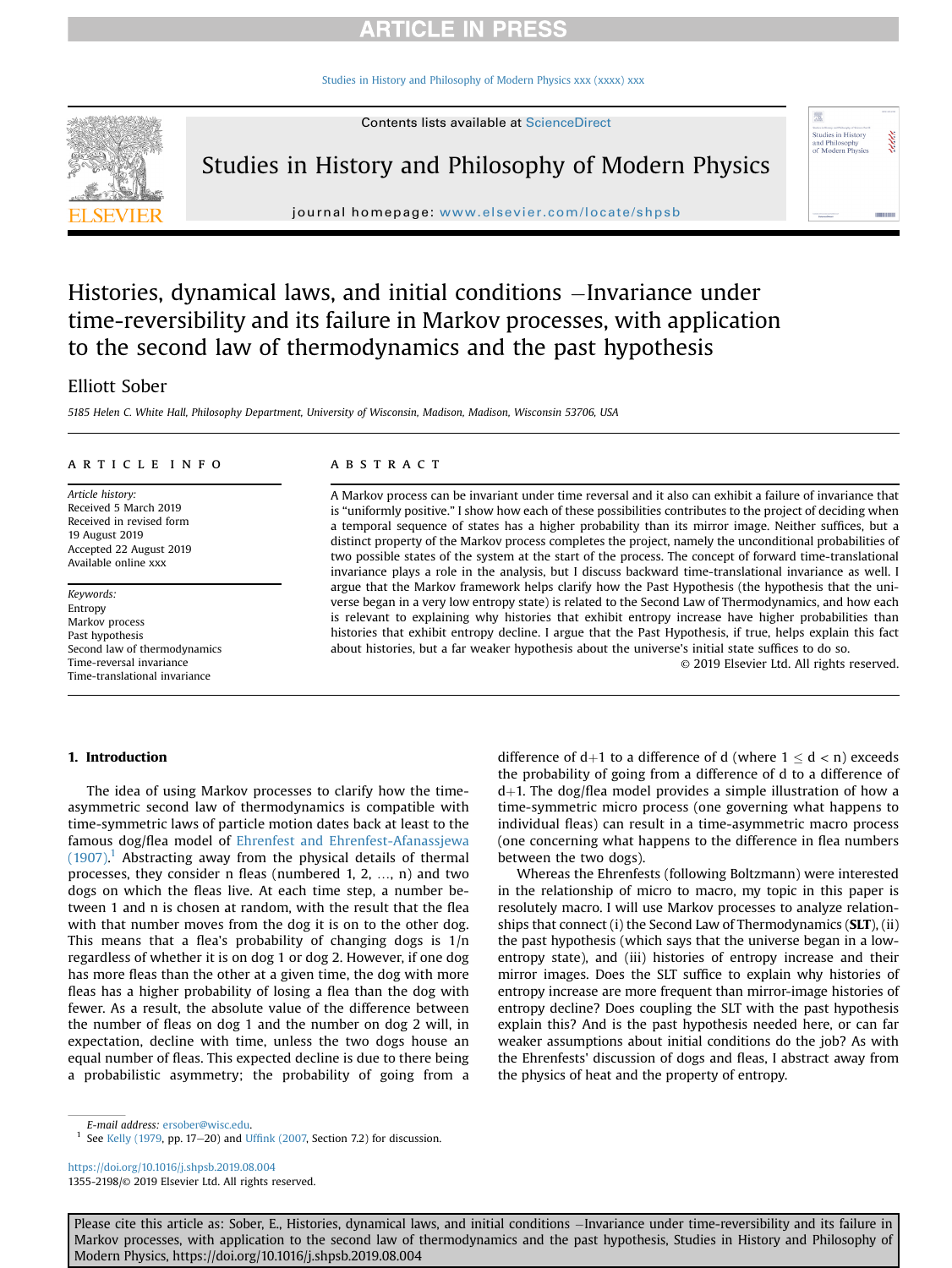2 E. Sober / Studies in History and Philosophy of Modern Physics xxx (xxxx) xxx

# 2. The Markov property and (forward) time-translational invariance

Consider a probabilistic process in which a system can change from one of several mutually exclusive and collectively exhaustive states to another, repeatedly. The process can be described by conditional probabilities that have the form  $Pr(X(t_2) = b | X(t_1) = a);$ here  $t_1 < t_2$ , and  $X(-)$  is a variable that maps times onto states. For convenience, I'll consider a sequence of discrete times. More substantively, I'll assume that the processes under discussion have the Markov property and are (forward) time-translationally invariant, meaning:

A process has the **Markov property** for a partition<sup>2</sup> of states that the variable X might occupy if and only if, for any two states a and b in S, for any two times  $t_1 < t_2$ , and for any history  $H(t_1)$  of the system before  $t_1$  that is characterized by its sequence of X states during that temporal period,  $Pr(X(t_2) = b | X(t_1) = a) =$  $Pr(X(t_2) = b | X(t_1) = a \& H(t_1)).$ 

A process is (forward) time-translationally invariant for a partition of states S if and only if, for any two states a and b in S, any two times  $t_1$  and  $t_2$ , and any positive integer d,  $Pr(X(t_{1+d}) = b | X(t_1) = a) = Pr(X(t_{2+d}) = b | X(t_2) = a).$ 

By "forward," I mean that the conditional probabilities in this second definition have the form Pr(later | earlier). I discuss backward time-translational invariance in the [Appendix](#page-4-0).

Many forward probabilities fail to be time-translationally invariant. For example, the probability that S will have an annual salary over \$40,000 at age 32, given that S graduated from university in the United States at age 22, may have one value in this decade but a different one in the decade before. However, it is notable that familiar dynamical laws of nature are (forward) timetranslationally invariant. Examples include the laws of quantum mechanics and those of population genetics; they hold true regardless of the time to which they are applied. I'll assume that the same is true of the second law of thermodynamics.

## 3. Invariance under time-reversal and a type of invariance failure

To begin, let's consider processes that are "invariant under time reversal." This means:

(I) A process is invariant under time reversal for a partition of states S if and only if, for any two states a and b in S, and for any two times  $t_1 < t_2$ ,  $Pr(X(t_2) = b | X(t_1) = a) = Pr(X(t_2) = a |$  $X(t_1) = b$ ).

Notice that the two probabilities in I are forward-directed.

The definition just given is a bit nonstandard, at least for the physics literature. There, the more usual formulation is for states a and b to occur in the first probability in I, but a different, though related, pair of states, a\* and b\*, to occur in the second [\(Callender,](#page-5-0) [1995,](#page-5-0) p. 332; [Earman, 2002,](#page-5-0) p. 247; [Earman, 2006](#page-5-0), p. 408). For example, consider a model in particle physics in which  $\langle X(t), V(t) \rangle$ represents the position and instantaneous velocity of a particle at time t. If a particle moves from state  $\langle X(t_1) = p$ ,  $V(t_1) = v >$  to  $\langle X(t_2) = q, V(t_2) = v \rangle$ , the time-reverse of this transition, in the sense of I (as liberalized in the physics literature), is moving from  $\langle X(t_1) = q, V(t_1) = -v >$  to  $\langle X(t_2) = p, V(t_2) = -v >$ . This wrinkle won't matter to the ideas I'll present in what follows.<sup>3</sup>

A special case of I arises when there is a sequence of ordered states, and the system can evolve directly (i.e., in one time step) from one state to another only if the two states are adjacent. Each state is reachable from every other, but the transition to a nonadjacent state requires a series of changes. Two concepts of adjacency are needed here: states are adjacent according to an ordering of states, whereas times are adjacent according to an ordering of times. For example, Tuesday is adjacent to Wednesday but not to Thursday, and a temperature between 40 and  $50^\circ$  is adjacent to a temperature between 50 and 60, but not to a temperature between 60 and 70. Here's the definition, using " $t_k$ " and " $t_{k+1}$ " to denote adjacent times:

## $(I_{ord})$ : A process is invariant under time reversal for a partition S of ordered states

if and only if, for any two states a and b in S, and for any time  $t_k$ ,  $Pr(X(t_{k+1}) = b | X(t_k) = a) = Pr(X(t_{k+1}) = a | X(t_k) = b) > 0$  if  $a = b$  or a and b are adjacent, and  $Pr(X(t_{k+1}) = b | X(t_k) = a) = Pr(X(t_{k+1}) = a | X(t_k) = b) = 0$ otherwise.

I want to contrast  $I_{ord}$ , not with its negation, but with a special case of that negation, namely:

 $(IF_{upb})$ : A process exhibits invariance failure (with a uniform positive bias) for a partition S of n ordered states if and only if, for any two states a and b, and for any time  $t_k$ ,  $Pr(X(t_{k+1}) = b | X(t_k) = a)$  >  $Pr(X(t_{k+1}) = a | X(t_k) = b)$ , if a and b are adjacent and b>a, and  $Pr(X(t_{k+1}) = b | X(t_k) = a) = Pr(X(t_{k+1}) = a | X(t_k) = b) = 0$  if a and b are not adjacent and  $a \neq b$ .

Where  $a < b < c$  and the three states are adjacent, IF<sub>uph</sub> says that the probability of going from a to b exceeds the probability of going from b to a, and the probability of going from b to c exceeds the probability of going from c to b, but the values of the two differences need not be the same. The process has a uniform positive bias, but the bias need not be constant.<sup>4</sup>

# 4. What do invariance and invariance failure entail about the probabilities of different histories?

The probabilities in  $I_{ord}$  and in  $IF_{upb}$  are all conditional. What do those dynamical laws say about the unconditional probabilities of the different histories the system might have? For example, if times  $t_1 < t_2$  are adjacent and states a  $< b$  are adjacent, does  $I_{\text{ord}}$  entail that

$$
Pr(X(t_1) = a \& X(t_2) = b) = Pr(X(t_1) = b \& X(t_2) = a),
$$
\n(1)

and does IFupb entail that

<sup>2</sup> By a partition, I mean that the states are exclusive and exhaustive.

<sup>&</sup>lt;sup>3</sup> Invariance under time-reversal is a different concept from the concept of detailed balance, which says that  $Pr(X(t_2) = b | X(t_1) = a)$ detailed balance, which says that  $Pr(X(t_2) = b | X(t_1) = a)$  $Pr(X(t_1) = a) = Pr(X(t_2) = a | X(t_1) = b)Pr(X(t_1) = b)$ , where the unconditional proba-bilities are equilibrium probabilities; see [Kelly \(1979,](#page-5-0) p. 5). Unfortunately, detailed balance is often called "reversibility" in the literature on Markov chains.

 $4$  IF<sub>upb</sub> comes close to capturing how CP-symmetry (charge conjugation parity symmetry) is violated in particle physics [\(Christenson, Cronin, Fitch,](#page-5-0) & [Turlay,](#page-5-0) [1964\)](#page-5-0). Transitions of neutral kaon states violate time reversal, but they do so with different "strengths," including zero. Instead of the "uniformly positive" that I have in my definition of  $IF_{umb}$ , what is needed for this physics example is "some positive and the rest zero." That modest change would not affect the claims I make in what follows. My thanks to Bryan Roberts for this point.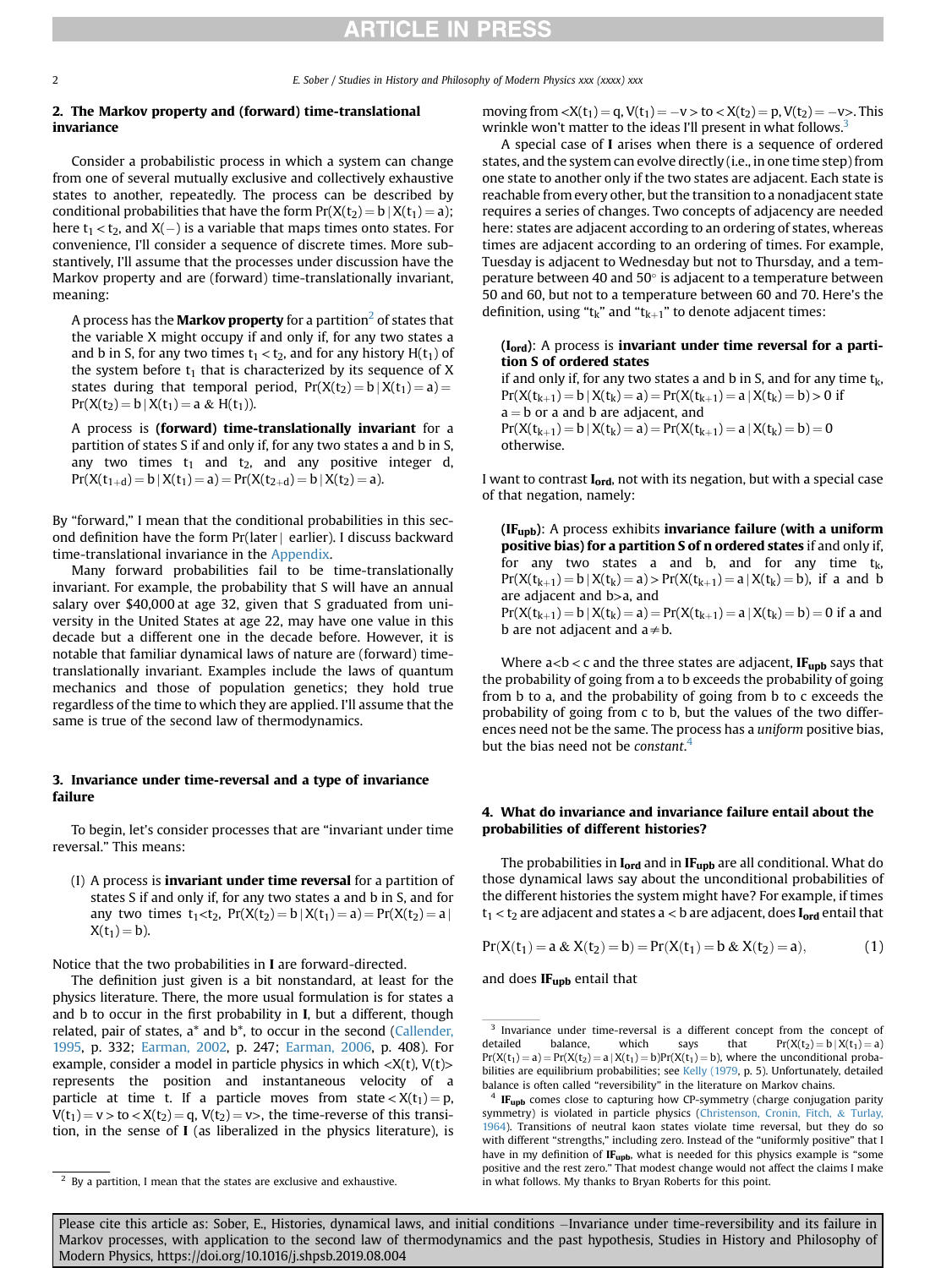E. Sober / Studies in History and Philosophy of Modern Physics xxx (xxxx) xxx 33

<span id="page-2-0"></span>
$$
Pr(X(t_1) = a \& X(t_2) = b) > Pr(X(t_1) = b \& X(t_2) = a)?
$$
 (2)

The answer to both questions is no ([Ehrenfest-Afanassjewa, 1925\)](#page-5-0). Assuming that  $Pr(X(t_1) = a) > 0$  and  $Pr(X(t_1) = b) > 0$ , the definition of conditional probability entails that

$$
Pr(X(t_1) = a \& X(t_2) = b) = Pr(X(t_2) = b | X(t_1) = a) \cdot Pr(X(t_1) = a)
$$
\n(3)

$$
Pr(X(t_1) = b \& X(t_2) = a) = Pr(X(t_2) = a | X(t_1) = b) \cdot Pr(X(t_1) = b).
$$
\n(4)

It is obvious that the left-hand sides of  $(3)$  and  $(4)$  can be unequal, even if the first term on the right-hand side of (3) equals the first term on the right-hand side of  $(4)$ . So  $I_{ord}$  does not entail that histories in which X increases must have the same probability as mirror-image histories in which X declines. It also is obvious that the left-hand sides of  $(3)$  and  $(4)$  can be equal, even if the first term on the right-hand side of  $(3)$  is greater than the first term on the right-hand side of  $(4)$ . So IF<sub>upb</sub> does not entail that histories in which X increases must be more probable than histories in which X declines.

I now want to consider the further question of how dynamical laws ( $I_{\text{ord}}$  and  $IF_{\text{upb}}$ ), coupled with equalities or inequalities between histories of increase and their mirror images constrain a  $third$  item  $-$  the unconditional probabilities that characterize initial conditions. To begin, let  $t_1 < t_2 < t_3$  be three successive times and a  $< b < c$  be three adjacent states. As just noted,  $I_{ord}$  does not entail the following:

$$
Pr(X(t_1) = a \& X(t_2) = b \& X(t_3) = c) = Pr(X(t_1) = c \& X(t_2)
$$
  
= b \& X(t\_3) = a), (5)

but given the Markov property, (5) can be reformulate as:

$$
\frac{\Pr(X(t_1) = a)}{\Pr(X(t_1) = c)} = \frac{\Pr(X(t_3) = a \mid X(t_2) = b)}{\Pr(X(t_2) = b \mid X(t_1) = a)} \cdot \frac{\Pr(X(t_2) = b \mid X(t_1) = c)}{\Pr(X(t_3) = c \mid X(t_2) = b)} \tag{5^*}
$$

It follows from  $I_{ord}$  and the assumption of (forward) timetranslational invariance that the two ratios on the right-hand side of  $(5^*)$  are both equal to unity, but that is not enough for  $(5^*)$  to be true. One also needs the assumption that

$$
Pr(X(t_1) = a) = Pr(X(t_1) = c).
$$
 (6)

More generally, if the process covers n consecutive times, with a steady monotonic increase from the start time in state  $x_1$  to the end

$$
Pr(X(t_1) = a \& X(t_2) = b \& X(t_3) = c) > Pr(X(t_1) = c \& X(t_2)
$$
  
= b \& X(t\_3) = a), (7)

but again the Markov property allows (7) to be rewritten as

$$
\frac{\text{Pr}(X(t_1)=a)}{\text{Pr}(X(t_1)=c)} > \frac{\text{Pr}(X(t_3)=a \mid X(t_2)=b)}{\text{Pr}(X(t_2)=b \mid X(t_1)=a)} \cdot \frac{\text{Pr}(X(t_2)=b \mid X(t_1)=c)}{\text{Pr}(X(t_3)=c \mid X(t_2)=b)} \cdot \frac{\text{Pr}(X(t_1)=c \mid X(t_1)=c)}{\text{Pr}(X(t_2)=b)} \cdot \frac{\text{Pr}(X(t_2)=b \mid X(t_2)=b)}{\text{Pr}(X(t_3)=c \mid X(t_2)=b)} \cdot \frac{\text{Pr}(X(t_3)=c \mid X(t_3)=c \mid X(t_3)=c)}{\text{Pr}(X(t_3)=c \mid X(t_3)=c \mid X(t_3)=b)} \cdot \frac{\text{Pr}(X(t_3)=b \mid X(t_3)=c \mid X(t_3)=c)}{\text{Pr}(X(t_3)=c \mid X(t_3)=c \mid X(t_3)=b)}
$$

Given time-translational invariance,  $IF_{upb}$  entails that each of the two product terms on the right-hand side of  $(7^*)$  is less than 1, but that isn't enough to make  $(7^*)$  true. An additional assumption about the unconditional probabilities on the left-hand side is needed. A simple sufficient condition for  $(7^*)$  is:

$$
Pr(X(t_1) = a) > Pr(X(t_1) = c),
$$
\n(8)

which can be true even if  $Pr(X(t_1) = a)$  is very small. Notice that the left-hand side of  $(7^*)$  is a ratio between the smallest and the largest states mentioned.

There are two terms on the right-hand side of  $(7^*)$ , owing to the fact that the example at hand involves three times. This opens the door to a more general statement: if  $IF_{upb}$  is true and there are n times, the probability of a history of monotonic increase (from  $x_1$  to  $x_n$ ) is greater than the probability of its mirror image precisely when

$$
(R1)\frac{Pr(X(t_1)=x_1)}{Pr(X(t_1)=x_n)}
$$

is not too small. If the  $R1$  ratio is greater than or equal to 1, that suffices (but isn't necessary) for the generalization of  $(7^*)$  to be true. As n increases, the right-hand side of the generalization of  $(7^*)$ approaches zero. Thus, it gets easier and easier for the generalization of  $(7^*)$  to be true as the number of states gets larger and larger.<sup>5</sup> As n increases, the constraint on the value of the R1 ratio becomes more and more modest.

I so far have considered a history of monotonic increase and its mirror image, but there are other histories that have positive probability according to  $IF_{upb}$ . For example, what does  $IF_{upb}$  say about the following inequality (where  $a < b < c$  and they are adjacent)?

$$
\Pr(X(t_1) = a \& X(t_2) = b \& X(t_3) = c \& X(t_4) = b) > \Pr(X(t_1) = b \& X(t_2) = c \& X(t_3) = b \& X(t_4) = a)
$$
\n(9)

Is a history of two-ups-and-one-down more probable than a history of one-up-and-two-downs? Inequality (9) is true precisely when  $(9^*)$  is true

$$
\frac{\Pr(X(t_1) = a)}{\Pr(X(t_1) = b)} \Rightarrow \frac{\Pr(X(t_3) = b \mid X(t_2) = c)}{\Pr(X(t_3) = c \mid X(t_2) = b)} \cdot \frac{\Pr(X(t_2) = c \mid X(t_1) = b)}{\Pr(X(t_4) = b \mid X(t_3) = c)} \cdot \frac{\Pr(X(t_4) = a \mid X(t_3) = b)}{\Pr(X(t_2) = b \mid X(t_1) = a)} \cdot \frac{\Pr(X(t_3) = b \mid X(t_3) = c \mid X(t_3) = b)}{\Pr(X(t_3) = b \mid X(t_3) = c)} \cdot \frac{\Pr(X(t_4) = a \mid X(t_4) = a \mid X(t_4) = b)}{\Pr(X(t_4) = b \mid X(t_4) = b)} \cdot \frac{\Pr(X(t_4) = a \mid X(t_4) = b)}{\Pr(X(t_4) = b \mid X(t_4) = b)} \cdot \frac{\Pr(X(t_4) = a \mid X(t_4) = b)}{\Pr(X(t_4) = b \mid X(t_4) = b)} \cdot \frac{\Pr(X(t_4) = a \mid X(t_4) = b)}{\Pr(X(t_4) = b \mid X(t_4) = b)} \cdot \frac{\Pr(X(t_4) = a \mid X(t_4) = b \mid X(t_4) = b)}{\Pr(X(t_4) = b \mid X(t_4) = b)} \cdot \frac{\Pr(X(t_4) = a \mid X(t_4) = b \mid X(t_4) = a)}{\Pr(X(t_4) = b \mid X(t_4) = b)} \cdot \frac{\Pr(X(t_4) = a \mid X(t_4) = a \mid X(t_4) = a)}{\Pr(X(t_4) = b \mid X(t_4) = b)} \cdot \frac{\Pr(X(t_4) = a \mid X(t_4) = a \mid X(t_4) = a)}{\Pr(X(t_4) = b \mid X(t_4) = b)} \cdot \frac{\Pr(X(t_4) = a \mid X(t_4) = a \mid X(t_4) = a)}{\Pr(X(t_4) = b \mid X(t_4) = a)} \cdot \frac{\Pr(X(t_4) = a \mid X(t_4) = a \mid X(t_4) = a)}{\Pr(X(t_4) = b \mid X(t_4) = a)} \cdot \frac{\Pr(X(t_4) = a \mid X(t_4) = a \mid X(t_4) = a)}{\Pr(X(t_4) = a \mid X(t_4) = a)} \cdot \frac{\Pr(X(t_4) = a \mid X(t_4) = a \mid X(t_
$$

time in state  $x_n$ ,  $I_{ord}$  entails that the probability of this history is the same as the probability of its mirror image precisely when the probability of the start time's being in the lowest state  $x_1$  is the same as the probability of the start time's being in the highest state  $x_n$ .

Similarly, if  $a < b < c$  are three adjacent states, IF<sub>upb</sub> does not entail inequality (7).

Assuming (forward) time-translational invariance,  $IF_{\text{unb}}$  entails that the first and third product terms on the right side of  $(9^*)$  are

<sup>5</sup> This result is compatible with Zermelo's use of the Poincare' recurrence theorem in criticism of Boltzmann's H theorem; see Uffi[nk \(2007\)](#page-5-0) for discussion.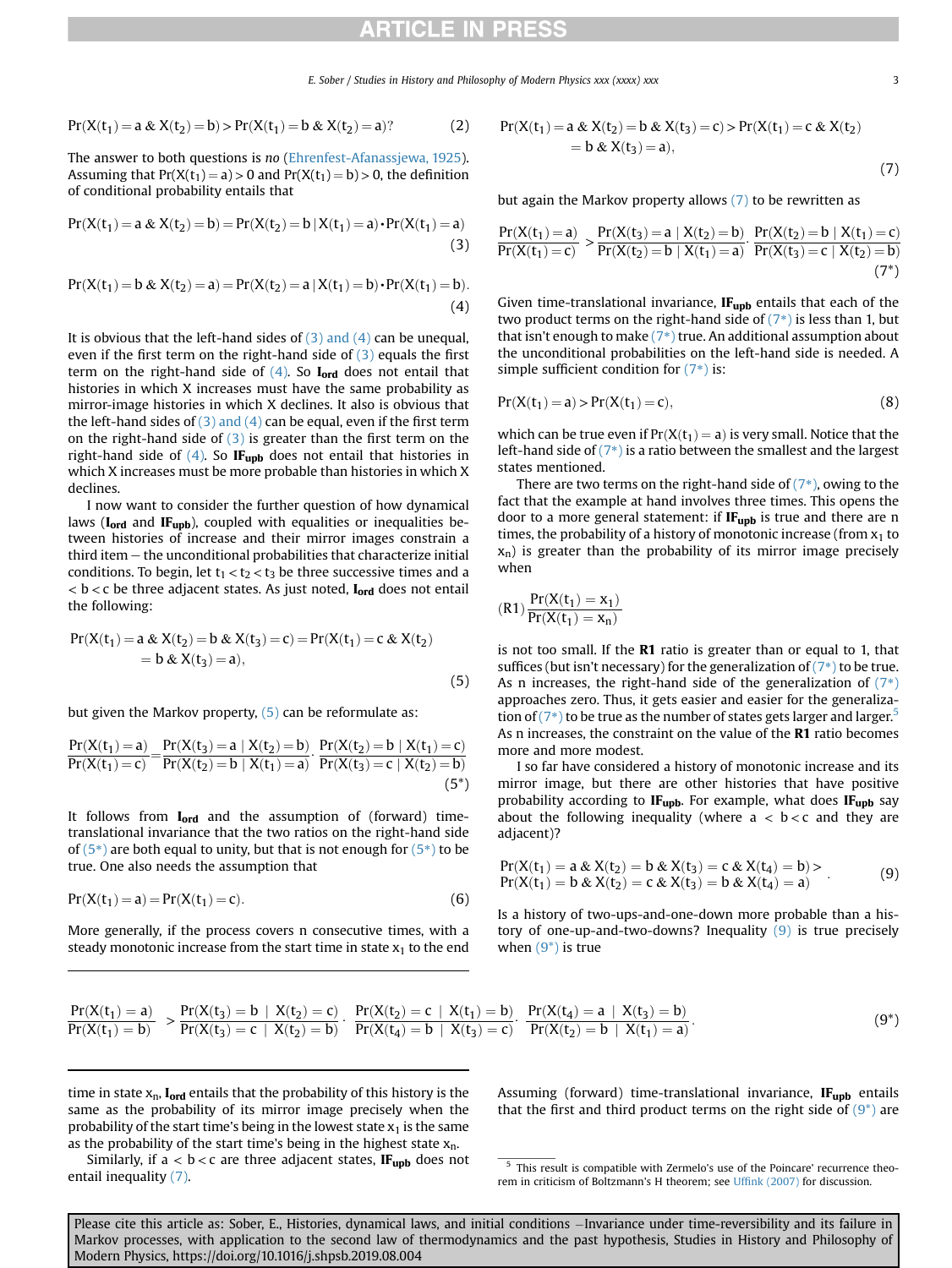less than 1, while the second term is greater than 1.  $IF_{upb}$  says nothing further about the magnitudes of these three ratios, so it fails to provide the kind of simple criterion for this problem that it supplied for the case of monotonic increase versus decline. However, a logically stronger conception of invariance failure delivers the goods. Let's replace uniform positive bias with constant positive bias ( $IF<sub>cob</sub>$ ). If i is the probability of increase in a unit time interval and d is the probability of decline, the result that

$$
\frac{\Pr(X(t_1) = a)}{\Pr(X(t_1) = c)} > \frac{d^2i}{i^2d} = \frac{d}{i}.
$$
\n(9<sup>\*\*</sup>)

**IF<sub>cpb</sub>** says that  $\frac{d}{i} < 1$ ; the ratio of unconditional probabilities on the left-hand side of  $(9^{**})$  must be bigger than that for  $(9^{**})$  to be true. Notice that the left-hand ratio in  $(9^{**})$  concerns the first and last states that the first history displays, not the highest state that history achieves, which in this example occurs in the middle of the history.

This distinction between the highest state a history occupies and the last state the history occupies was not present in the example of monotonic increase, but it does bear on how one should describe what all these examples have in common:

Suppose s and e are any two states (adjacent or not) and history H runs from  $X(t_1) = s$  to  $X(t_n) = e$ , so the mirror image history M runs from  $X(t_1) = e$  to  $X(t_n) = s$ . Then whether H has a higher unconditional probability than M is settled by (i) the process model (for example, I, IF<sub>upb</sub>, IF<sub>cpb</sub>), (ii) the assumption of (forward) time-translational invariance, and (iii) the value of the ratio  $\frac{\Pr(X(t_1)=s)}{\Pr(X(t_1)=e)}$ 

Beyond that, it doesn't matter what the unconditional probabilities are of the other states that the start time  $t_1$  might occupy, nor does it matter what the absolute values are of  $Pr(X(t_1) = s)$  and  $Pr(X(t_1) = e)$ , and it also doesn't matter what the unconditional probabilities are for any of the states that the other times might occupy.

#### 5. Application to thermodynamics

The second law of thermodynamics says that entropy has a high probability of increasing in closed systems, but it is often thought to be relevant to systems that aren't closed (like a cup of coffee that receives a drop of milk). The past hypothesis says that the whole universe had very low entropy at its birth.<sup>6</sup> This hypothesis is relevant to what happens subsequently in the universe writ large, but it isn't so clear how it pertains to the cup of coffee you now hold. The third item that needs to be considered is the fact that different histories in systems of a given type have different probabilities; for example, adding milk to coffee always results in a homogenous liquid, but milky coffee never separates into an island of milk in a sea of coffee. To get these three ducks in a row, I'll talk about relationships among three propositions that each are about systems "of type T":

(SLT) the second law of thermodynamics: Entropy probably increases in systems of type T.

(P) the past hypothesis: Systems of type T begin in a very low entropy state.

(THI) two-history inequality: In systems of type T, any  $possible'$  history of monotonic increase

in entropy has a higher probability than its mirror-image history of monotonic decline.

**P** is a nonprobabilistic statement and **THI** is a statement about unconditional probabilities, but what is the logical form of SLT? I take it to be a statement about a forward-directed conditional probability. When  $t_1 < t_2$  **SLT** says (of systems of type T) that<sup>8</sup>

$$
p(Entropy(t2) > x | Entropy(t1) = x) is high.
$$
\n(10)

This does not entail that

$$
p(Entropy(t_1) < x | Entropy(t_2) = x) \text{ is high.} \tag{11}
$$

Applied to the coffee example, **SLT** says that pouring milk into coffee has a high probability of yielding a homogeneous milky coffee, but the law does not say that homogeneous milky coffee has a high probability of tracing back to separate coffee and milk.

I use the phrase "systems of type  $T''$  to bring **SLT, P**, and THI in contact with each other, but I won't try to provide a more informative description of what T should be. When the three propositions are formulated so that they describe different types of system, it is left open whether they have any bearing on each other. For example, if the past hypothesis is a claim about the early universe, is it relevant to explaining what happens when you pour milk into your coffee? [Winsberg \(2004\)](#page-5-0) and [Earman \(2006\)](#page-5-0) answer this question in the negative.

How do SLT, P, and THI relate to the preceding discussion of Markov processes? I stipulated at the start of the paper that I was considering Markov processes that involve a partition of discrete states, but proposition  $(10)$  makes it plain that **SLT** is about a continuous variable (entropy). In addition, my discussion of I<sub>ord</sub> and IF<sub>upb</sub> presupposes that there are adjacent states, but this isn't true for a continuous variable. These problems can be addressed by thinking about a discrete version of the SLT in which the continuous variable is chunked into a large number of small intervals. Another issue concerns whether the increase in entropy described by the SLT has the Markov property. Does present entropy screen-off past entropy from future entropy?<sup>9</sup> I'll assume here that it does, though I recognize that this assumption requires further investigation. And what does entropy mean in **SLT**? The entropy I'm thinking of is Boltzmann's.

**SLT** instantiates IF<sub>upb</sub> since it entails (when  $e > 0$ , e is small, and  $t_1$  <  $t_2$ ) that

$$
p(Entropy(t2) = x + e | Entropy(t1) = x) >
$$
  
 
$$
p(Entropy(t2) = x | Entropy(t1) = x + e).
$$
 (12)

The upshot is that the previous discussion of Markov processes can be used to clarify how SLT, P, and THI are related to each other.

First, P and SLT are logically independent. Second, SLT does not entail **THI** and neither does **P**, but the conjunction **SLT&P** does entail THI if (forward) time-translational invariance is true. This second point leads to the third:  $P$  is much stronger than it needs to be. True, for **SLT** to entail **THI**, some additional assumption is needed, but it needn't be the assumption that  $Pr(X(t_{start}) = x_{low}$  $_{est}$ ) = 1. Here " $x_{lowest}$ " denotes a disjunction of possible entropy point values that comprise, say, the lowest 1%. Nor is it required that  $Pr(X(t_{start}) = x_{lowest}) > Pr(X(t_{start}) = x_{highest})$ . The point about

<sup>6</sup> [Albert \(2000\)](#page-5-0) and [Loewer \(2007\)](#page-5-0) argue that the past hypothesis does important work in explaining various time-asymmetries, including thermodynamic timeasymmetries.

 $<sup>7</sup>$  I add "possible," since some conceivable histories of monotonic increase are in</sup> fact impossible - for example, because systems in a given state can evolve directly only to states that are adjacent.

<sup>&</sup>lt;sup>8</sup> The lower-case "p( $-$ )" represents a probability density. Also, a qualification is needed here: x isn't the maximum possible value.

<sup>&</sup>lt;sup>9</sup> This question is distinct from the following: "Does present entropy screen-off the past history of the system's micro states from its future entropy?" I take it that the answer to the latter question is no.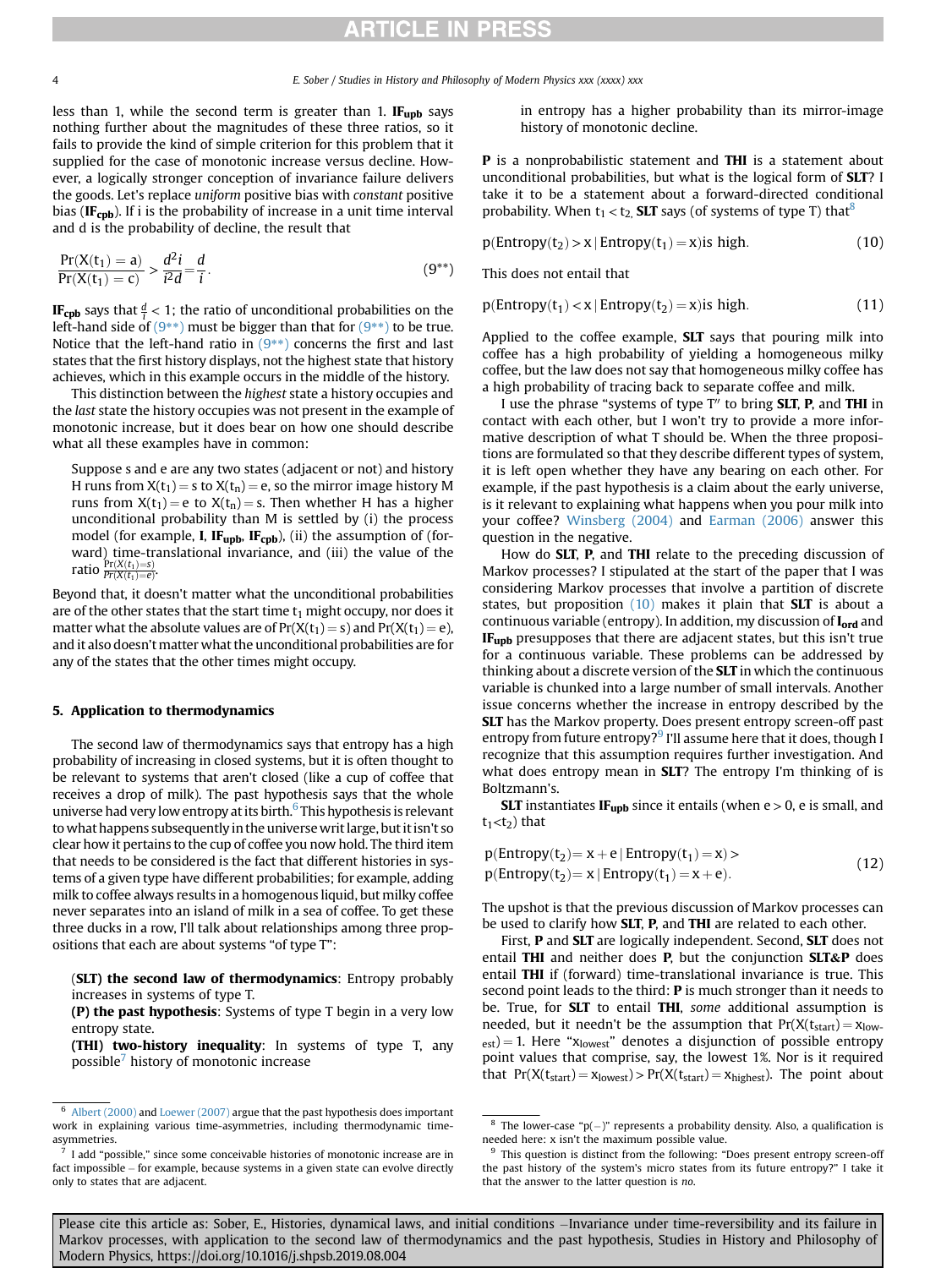<span id="page-4-0"></span>R1 in the previous section shows that what is required is just that the ratio of  $Pr(X(t_{start}) = x_{lowest})$  to  $Pr(X(t_{start}) = x_{highest})$  not be too small.

These facts about entailment suggest some claims about explanation and evidence. P doesn't explain SLT, nor is the converse true. SLT&P, if true, would explain THI (assuming (forward) timetranslational invariance), but that isn't much of an argument for P, since a considerably weaker assumption can be conjoined with SLT to entail (and thus explain) THI.

This skeptical comment about  $P$  (now understood as a claim about the early universe) leaves it open that there are observations, distinct from THI, that provide evidence for P. Indeed, an observation of the present entropy of the universe may do the trick.<sup>10</sup> As already noted, if y is the present entropy of the universe, then **SLT** does not entail that an earlier state probably had an entropy lower than y. However, SLT does entail that the maximum likelihood estimate of the entropy of an earlier state is lower than y, given that y is the entropy of the present state.<sup>11</sup> That is, the point value of x that maximizes the conditional probability density

$$
p(Entropy(now) = y | Entropy(birth) = x)
$$
\n(13)

is such that  $x < y$ . A step further can be taken. If you know the age of the universe and the expected rate of entropy increase in the universe, you can determine which point value of x maximizes the value of conditional density (13). You then can say that this point value of the universe's entropy at its birth, coupled with the expected rate of entropy increase, explains the point value of the universe's present entropy. Notice, however, that the proposition thereby explained is not a proposition about time asymmetry. Notice also that I am treating proposition P as posing an estimation problem; I am suspicious of introducing it as a postulate that is said to be justified on the grounds that it would explain something if it were true. The latter approach is suspect because it fails to consider whether alternative postulates might also explain the thing in question.

The strategy pursued in this paper contrasts sharply with what might loosely be termed "the Boltzmann program," one part of which is to explain time asymmetries in entropy histories by postulating that higher entropy macro-states have higher unconditional probabilities than lower entropy macro-states possess. The Boltzmann program focuses on unconditional probabilities; I've mentioned these too, but they play second fiddle to the conditional probabilities that I have foregrounded. As mentioned earlier, the Boltzmann program is to develop a two-level picture, wherein the micro-dynamics obey I (invariance under time-reversal) while the macro-dynamics, since they obey **SLT**, must obey  $IF_{umb}$ . This contrasts with the one-level story I have told here about the relationship of **SLT**, IF<sub>upb</sub>, and **P**.

There is no conflict between these approaches if they aim at solving different problems. I've focused on explaining asymmetries in the probabilities of *histories* and their mirror images, where **SLT** provides the explanation once it is supplemented with modest assumptions about the probabilities attaching to two possible states that the start time might occupy. Boltzmannians want to explain why the SLT is true at the macro-level by giving a plausible model of the probabilities that apply at the micro-level. I have offered no objection to this project. I note, however, that explaining asymmetries in histories and explaining the SLT are distinct undertakings. My only beef with the Boltzmann program is the suggestion that P (the Past Hypothesis) is needed to explain time asymmetries in entropic histories. It isn't.

#### 6. Concluding comment

The application just described of the Markov process idea of IF<sub>upb</sub> to SLT, P, and THI has nothing special to do with the fact that those three propositions are about the thermodynamic concept of entropy, but I nonetheless hope that abstracting away from that physical detail throws light on how the three propositions are related. If the problem of "explaining thermodynamic time asymmetries" is the problem of explaining why histories of entropy increase are more common than histories of entropy decline, then SLT is plainly relevant, but the relevance of P is less clear. Given SLT, propositions much weaker than P about the system's initial state suffice to explain those asymmetries. And if the problem is to explain SLT, P does not do that, either.

The strategy of abstracting away from physical details may also be useful in connection with the more general problem of time asymmetry. Time asymmetries often involve properties that are not discussed in the laws of physics [\(Barrett](#page-5-0) & [Sober, 1994\)](#page-5-0). For example, natural selection sometimes instantiates the  $IF_{umb}$  model, but fitness and heritability are not discussed in physical theories. And within physics itself, there are time asymmetries that aren't thermodynamic ([Earman, 2006](#page-5-0)). The claim that statistical mechanics solves "the" problem of time asymmetry embodies an untenable reductionism.

#### Acknowledgements

I am grateful to Martin Barrett, Jeremy Butterfield, Craig Callender, Eddy Chen, Daniel Hausman, Jenann Ismael, Bryan Roberts, William Roche, Mike Steel, Peter Vranas, Wayne Myrvold, and the two anonymous referees of this journal for helpful comments, and to Julie Larson-Guenette for translating [Ehrenfest-Afanassjewa](#page-5-0) [\(1925\)](#page-5-0) from the Dutch.

## Appendix. (Backwards) time-translational invariance and its implications

I earlier defined the concept of forward time-translational invariance. Here's a definition for backward:

A process is (backward) time-translationally invariant for a partition S of states if and only if, for any two states a and b in S, for any two times  $t_1$  and  $t_2$ , and for any positive integer d,  $Pr(X(t_1) = b | X(t_{1+d}) = a) = Pr(X(t_2) = b | X(t_{2+d}) = a).$ 

Notice that the probabilities in this definition are of the form Pr(earlier | later).

One can't blithely assume both sorts of time-translational invariance, since that entails that the probability distribution of states never changes [\(Sober, 1993\)](#page-5-0). This can be seen by applying the odds formulation of Bayes's theorem to three adjacent times  $t_1 < t_2 < t_3$  and two adjacent states (a and b):

$$
\frac{\Pr(X(t_2) = b \mid X(t_1) = a)}{\Pr(X(t_3) = b \mid X(t_2) = a)} = \frac{\Pr(X(t_1) = a \mid X(t_2) = b)}{\Pr(X(t_2) = a \mid X(t_3) = b)} \cdot \frac{\Pr(X(t_2) = b)}{\Pr(X(t_3) = b)} \cdot \frac{\Pr(X(t_3) = b)}{\Pr(X(t_3) = b)} \cdot \frac{\Pr(X(t_3) = b \mid X(t_3) = b)}{\Pr(X(t_3) = b)} \cdot \frac{\Pr(X(t_3) = b \mid X(t_3) = b)}{\Pr(X(t_3) = b)} \cdot \frac{\Pr(X(t_3) = b \mid X(t_3) = b)}{\Pr(X(t_3) = b)} \cdot \frac{\Pr(X(t_3) = b \mid X(t_3) = b)}{\Pr(X(t_3) = b)} \cdot \frac{\Pr(X(t_3) = b \mid X(t_3) = b)}{\Pr(X(t_3) = b)} \cdot \frac{\Pr(X(t_3) = b \mid X(t_3) = b)}{\Pr(X(t_3) = b)} \cdot \frac{\Pr(X(t_3) = b \mid X(t_3) = b)}{\Pr(X(t_3) = b)} \cdot \frac{\Pr(X(t_3) = b \mid X(t_3) = b)}{\Pr(X(t_3) = b)} \cdot \frac{\Pr(X(t_3) = b \mid X(t_3) = b)}{\Pr(X(t_3) = b)} \cdot \frac{\Pr(X(t_3) = b \mid X(t_3) = b)}{\Pr(X(t_3) = b)} \cdot \frac{\Pr(X(t_3) = b \mid X(t_3) = b)}{\Pr(X(t_3) = b)} \cdot \frac{\Pr(X(t_3) = b \mid X(t_3) = b)}{\Pr(X(t_3) = b)} \cdot \frac{\Pr(X(t_3) = b \mid X(t_3) = b)}{\Pr(X(t_3) = b)} \cdot \frac{\Pr(X(t_3) = b \mid X(t_3) = b)}{\Pr(X(t_3) = b)} \cdot \frac{\Pr(X(t_3) = b \mid X(t_3) = b)}{\Pr(X(t_3) = b)} \cdot \frac{\Pr(X(t_3) = b \mid X(t_3) = b \mid X(t_3) = b)}{\Pr(X(t_3) = b)} \cdot \frac{\Pr(X(t_3) = b \mid X(t_3) = b \mid X(t_3) = b \mid X(t_3) = b \mid X(t_3) = b \mid X(t_3) = b \mid X(t_3) = b \mid X(t_3) = b \mid X(t_3) = b \mid X(t_3) = b
$$

If (forward) time-translational invariance holds, the ratio on the left-hand side equals 1. If (backward) time-translational invariance

 $10$  Here I'm assuming for the sake of argument that it makes sense to attribute an entropy to the whole universe, both in its present state and at its birth. [Earman](#page-5-0) [\(2006\)](#page-5-0) doubts that it is physically meaningful to attribute a low Boltzmann entropy to the early universe, but see [Wallace \(2010\).](#page-5-0)

<sup>&</sup>lt;sup>11</sup> For an analog of this inference problem in evolutionary biology, see [Sober](#page-5-0) [\(2015,](#page-5-0) p. 183).